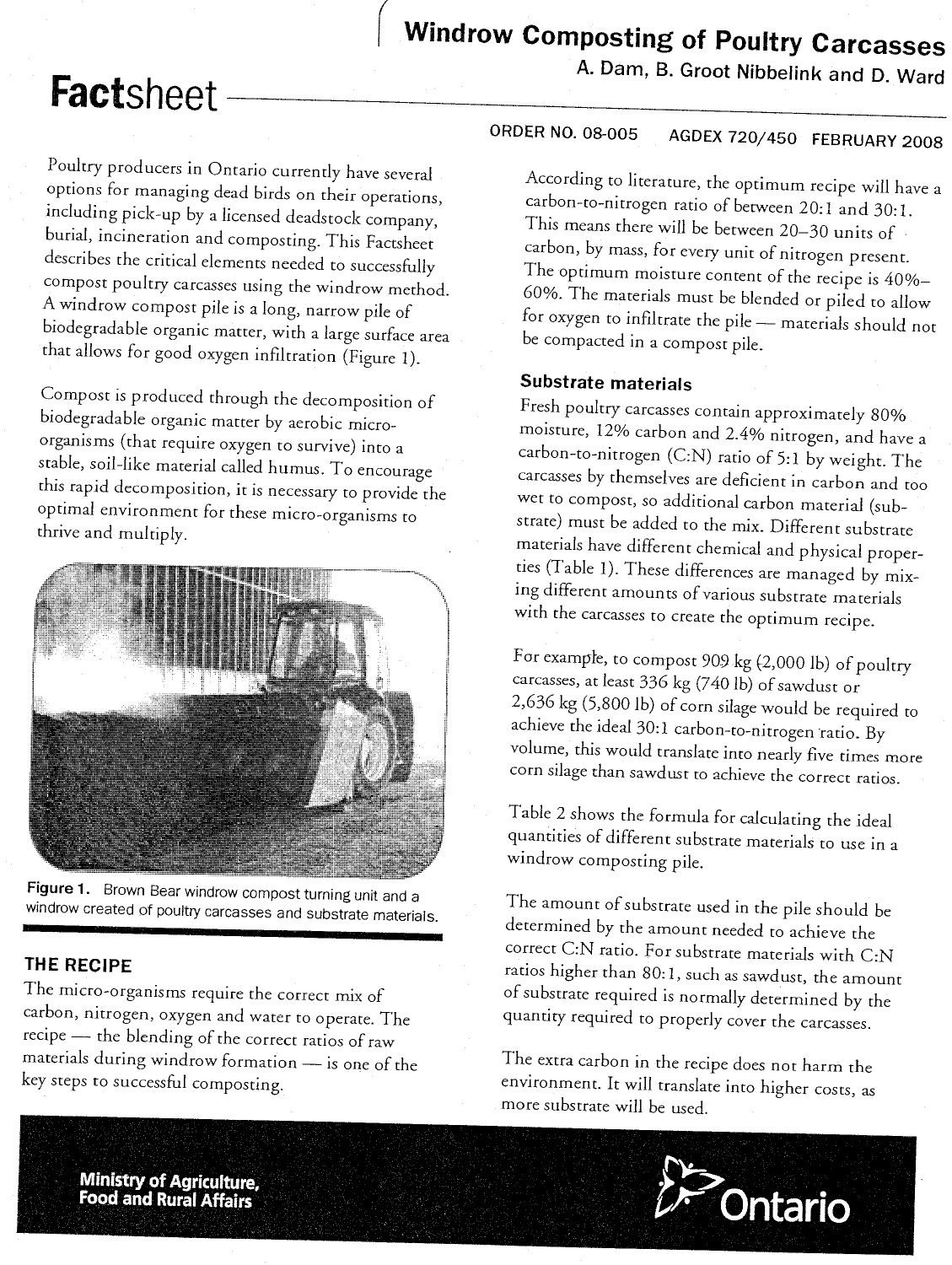Rule of thumb: It is always better to have too much carbon in the recipe than too little.

Table 1. Common substrate materials and their associated chemical and physical properties.

|                |      |     | C:N   | Drv    |                           |
|----------------|------|-----|-------|--------|---------------------------|
| Material       | % C  | %N  | ratio | matter | Density                   |
| Sawdust        | 56.2 | 0.1 | 511:1 | 61%    | 417 $kg/m3$               |
|                |      |     |       |        | $(26 \text{ lb/ft}^3)$    |
| Straw          | 56   | 0.7 | 80:1  | 82%    | $80 \text{ kg/m}^3$       |
|                |      |     |       |        | $(5$ lb/ft <sup>3</sup> ) |
| Corn silage    | 43.8 | 1.0 | 44:1  | 30%    | 688 kg/ $m3$              |
|                |      |     |       |        | (43 lb/ft <sup>3</sup> )  |
| Horse manure   | 44.3 | 1.5 | 30:1  | 39%    | 592 kg/m <sup>3</sup>     |
|                |      |     |       |        | (37 lb/ft <sup>3</sup> )  |
| Poultry litter | 120  | 8.0 | 15:1  | 60%    | 320 $kg/m3$               |
|                |      |     |       |        | $(20 \text{ lb/ft}^3)$    |

### **The compost pile**

The final pile is cone shaped, 2.4-3.6 m (8-12 ft) wide at the base and  $1.2-1.8$  m  $(4-6 \text{ ft})$  tall at the highest point (Figure 2). No poultry carcasses should be visible in the finished windrow; during the creation of the pile, carcasses are placed at least 15 em (6 in.) from the edges of the pile. The cap is extremely important as it serves as a biofilter to reduce or contain odours within the windrow during carcass breakdown.

Release of odours is not only offensive to neighbours, it can attract scavengers, such as skunks, raccoons, rats and coyotes, to the compost windrow. Due to the prolonged heating of the material, proper composting will destroy most, if not all, of the pathogenic organisms contained in the carcasses. If a scavenger

were to remove a partially composted carcass from the windrow pile before the process has been completed, still-active pathogenic organisms could be spread to the surrounding environment - other barns, farms, ete. To maintain biosecurity, any scavenging from the windrows is unacceptable.

| Layering method                                                                                                                                                   |
|-------------------------------------------------------------------------------------------------------------------------------------------------------------------|
| Typical windrow formation involves:                                                                                                                               |
| creating a suitable base of substrate 20-30 cm<br><b>B-12 millink</b><br>adding a layer of birds                                                                  |
| adding an additional 10-15 cm (4-6 in ) of<br>÷<br>an aran                                                                                                        |
| adding another layer of birds, possibly a third<br>Eyer of substrate and third layer of birds<br>(depending on the equipment to be used to<br>"tun" the material) |
| capping the entire pile with $10\cdot 15$ cm (4–6 m)<br>of silvance (Figure 2)                                                                                    |
| Mix and build method                                                                                                                                              |
| The mix and build method involves:                                                                                                                                |
| establishing a base of substrate, also 20-30 cm<br>(8-12 in.) thick                                                                                               |
| creating a mix pile of bird careases and the<br>۳<br>required amount of substrate with a front-end<br>loader, adjacent to the windrow location                    |
| scooping up and depositing this blended<br>۳<br>material on top of the base                                                                                       |
| capping the cutire pile with substrate as in the<br>lavering method                                                                                               |

Table 2. Calculating how much substrate material to use.

<u> Termini ya matu ya matu ya matu ya matu ya matu ya matu ya matu ya matu ya matu ya matu ya matu ya matu ya m</u>

|                                                                                      | <b>FORMULA</b><br>30 = (weight x % C x % dry matter) of Material A + (weight x % C x % dry matter) of Material B<br>(weight x % N x % dry matter) of Material A + (weight x % N x % dry matter) of Material B                                  |
|--------------------------------------------------------------------------------------|------------------------------------------------------------------------------------------------------------------------------------------------------------------------------------------------------------------------------------------------|
|                                                                                      | Sample calculation (for sawdust and 908 kg (2,000 lb) of carcasses)                                                                                                                                                                            |
|                                                                                      | 30 = $\frac{\text{(weight of sawdust x 56.2% x 61%)} + (908 \text{ kg } (2,000 \text{ lb}) \text{ of carcases x 12% x 20%)}}{\text{(weight of sawdust x 0.1% x 61%)} + (908 \text{ kg } (2,000 \text{ lb}) \text{ of carcases x 2.4% x 20%)}}$ |
|                                                                                      | $30 = \frac{(\text{(weight of sawdust)} \times 3,248) + 480,000}{(\text{(weight of sawdust)} \times 6.1) + (96,000)}$                                                                                                                          |
| ((weight of sawdust) x $183$ ) + 2,880,000 = ((weight of sawdust) x 3,248) + 480,000 |                                                                                                                                                                                                                                                |
|                                                                                      | $2,400,000 =$ ((weight of sawdust) x 3,245)                                                                                                                                                                                                    |
| 335.78 kg $(739.6 \text{ lb})$ = weight of sawdust                                   |                                                                                                                                                                                                                                                |
|                                                                                      | $\text{Eov}$ avery 000 kd (2.000 k) of nontry coronages you need 220 km (740 km $\sim$ $\sim$ $\sim$ $\sim$                                                                                                                                    |

336 kg (740 lb) of sawdust to reach the target 30:1 C:N ratio.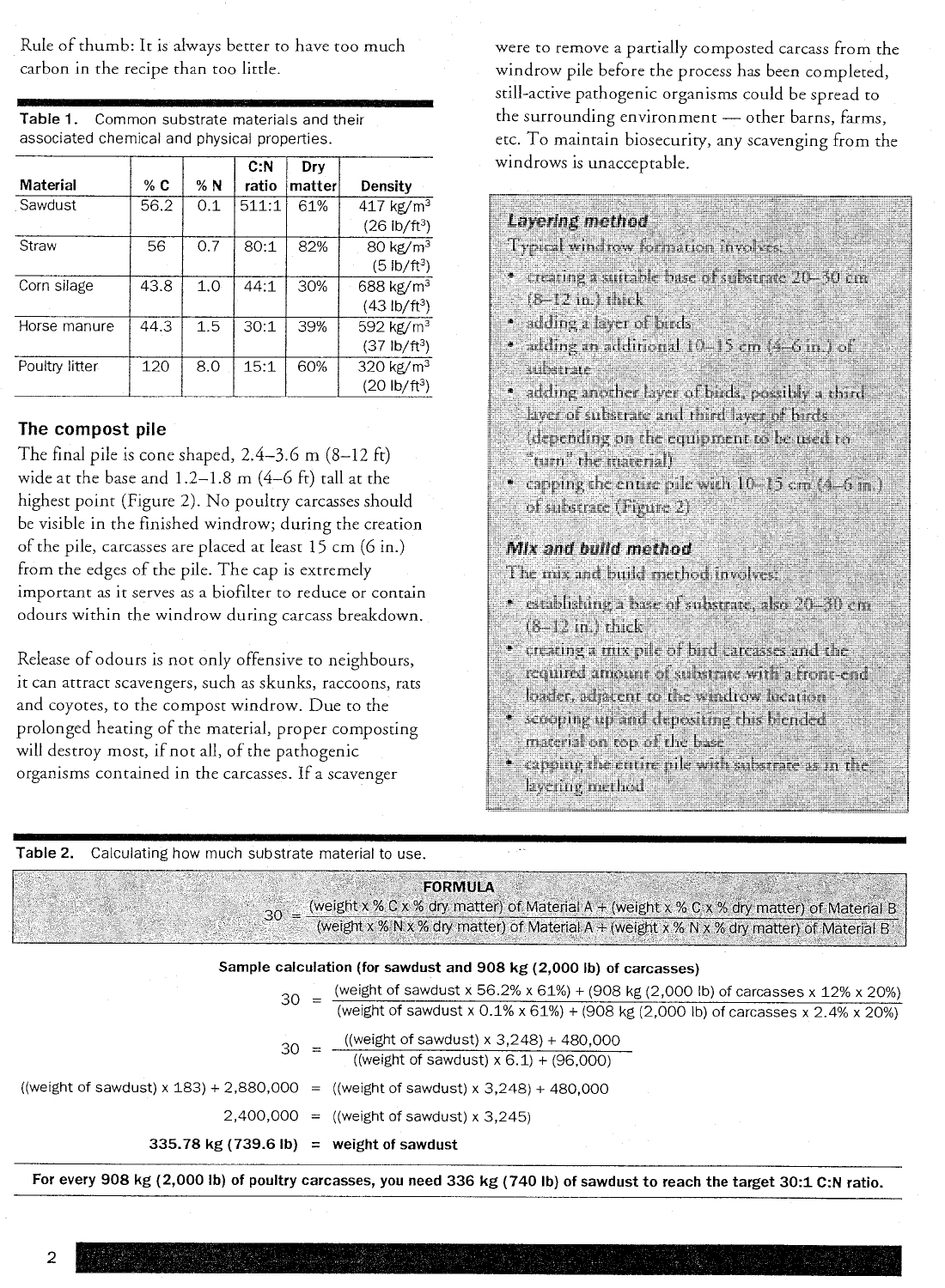

#### **Moisture**

The other key ingredient in the recipe is moisture. The micro-organisms will thrive if the moisture content of the pile is 40%-60%. If a pile is too dry to reach optimum conditions, water may be added. If a pile is too wet, additional "dry" substrate is added to absorb the excess moisture, or the pile can be aerated.

When a pile is too wet, leachate can drain from the windrow, or offensive odours can be generated from it (aerobic micro-organisms are unable to survive in these conditions, so their anaerobic counterparts take over the process, producing odorous by-products). Using corn silage can have this effect, as it is quite wet and blending it with fresh carcasses would result in a mixture that is 65%-75% moisture (40%-60% is ideal).

When fresh poultry carcasses are used, there is usually no need to add extra moisture, as there is a lot of moisture in the birds themselves. Only if the substrate is extremely dry (>85% dry matter) or the carcasses have dried out before the windrow was created should a pile need water added.

Composting can be done inside a building or outside, however, it is much easier to manage the composting process if the pile is under cover of a roof, to prevent the addition of moisture from precipitation. If the pile cannot be under a roof, locate the compost site away

from sensitive features, such as wells, surface water or other land uses, e.g., neighbouring houses, and use a compost recipe with a drier substtate, factoring in some additional moisture absorption.

#### **MANAGING THE COMPOST PILE**

If all the ingredients are present in the correct combination, the micro-organisms will quickly start to decompose the organic matter and generate heat that can be measured using a thermometer or a thermocouple. Monitoring the temperature of compost piles is one of the best ways to determine whether the process is working properly (Figure 3).



Figure 3. Long-stem thermometer inserted in compost pile recording a temperature of 51°C (124°F).